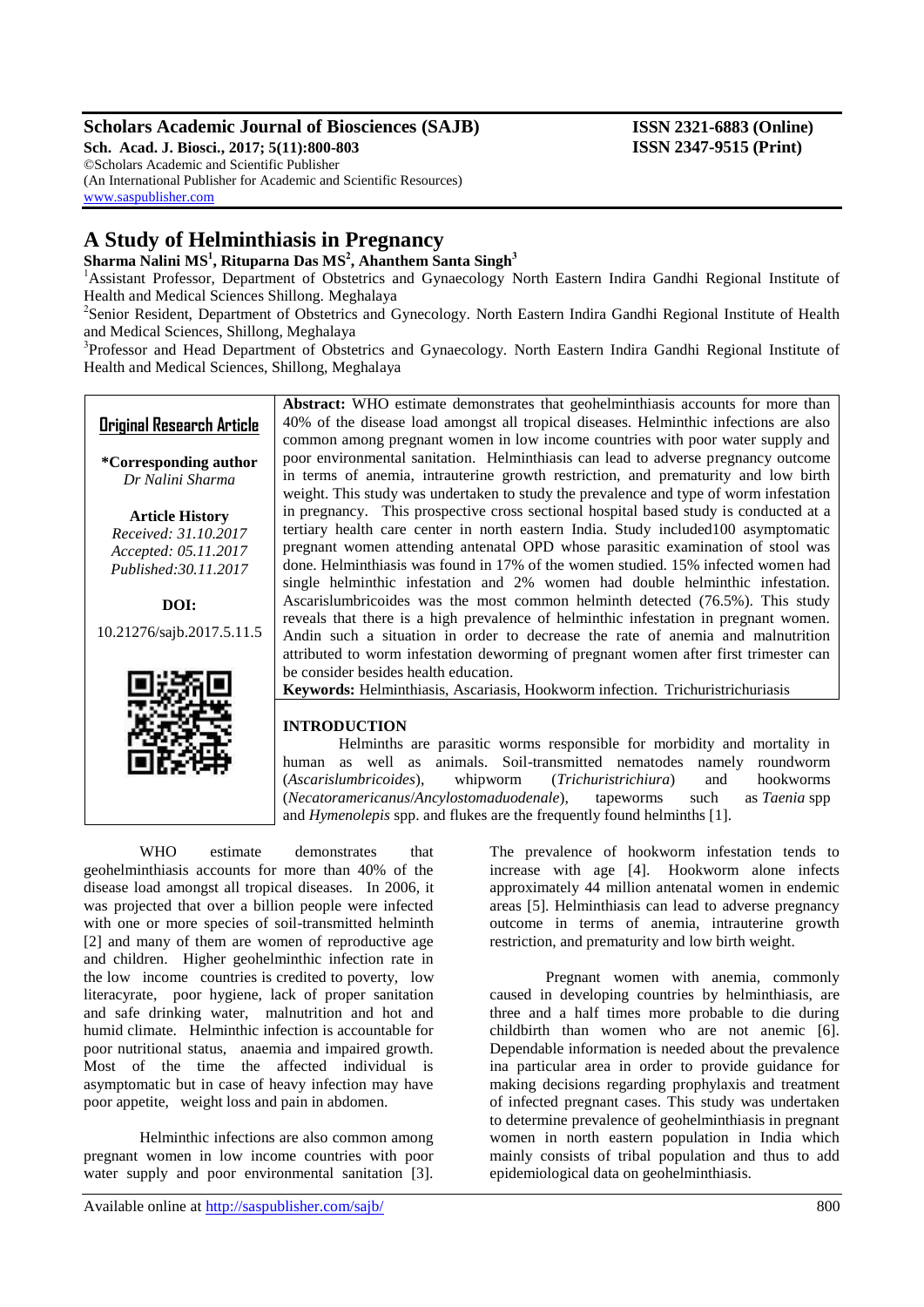#### **Sharma Nalini MS** *et al.***, Sch. Acad. J. Biosci., Nov 2017; 5(11):800-803**

#### **MATERIAL and METHOD**

This prospective cross sectional hospital based study was conducted over a period of one year in the Department of Obstetrics and Gynaecology of a tertiary care institute in North Eastern India to determine the prevalence of helminthiasis in pregnancy. Study included 100 pregnant women attending antenatal<br>outnatient department selected consecutively. outpatient department selected consecutively. Asymptomatic pregnant woman were included in the study group after informed consent. Women refusing to give consent and those who received prior treatment with anthelminthic were excluded from study. After consent detailed history regarding associated risk factors was taken and physical examination was done. Stool sample sent for examination. The type of parasite detected was then recorded along with other sociodemographic information.

#### **Statistical Analysis**

Mean  $\pm$  SD was calculated using descriptive statistics.

### **RESULT**

A total of one hundred women were included in the study. Mean age of the study population was  $26\pm4.74$  years, mean parity was  $1.19\pm1.62$  and mean gestational age was 19±8.75 weeks.(Table 1) Majority of the women belonged to low and lower medium socioeconomic status and were not very keen and aware about hygienic practice and 33%of them were illiterate.(Table 2)The prevalence of helminthiasis was found to be 17%, majority (15)women were having single type of worm infestation and in only 2 women two types of worm infestation ascariasis and trichuriasistrichuria was present. Ascarislumbricoides was the most prevalent  $(76.5%)$  followed by hookworm (17.7%) and trichuristrichiura (17.7%)(Chart 1)



**Chart**-**1**: **Distribution of Various Helminths**

**Table**-**1:-Clinical Variable of subjects**

| Baseline characteristics   Values |                                         |  |
|-----------------------------------|-----------------------------------------|--|
| Mean age (in years)               | $26 \pm 4.74$                           |  |
| Mean parity                       | $1.19 \pm 1.62$                         |  |
| Mean GA (in weeks)                | $19 \pm 8.75$ , minimum -5, maximum -38 |  |

| $\mathbf{r}$ and $\mathbf{r}$ is produced by $\mathbf{r}$ and $\mathbf{r}$ and $\mathbf{r}$ and $\mathbf{r}$ and $\mathbf{r}$ |                    |              |  |
|-------------------------------------------------------------------------------------------------------------------------------|--------------------|--------------|--|
| Variables                                                                                                                     | $N = 100$          | Percentage   |  |
| Residence                                                                                                                     | Urban              | 69 (69%)     |  |
|                                                                                                                               | Rural              | 31 (31%)     |  |
| Education of women                                                                                                            | <b>Illiterates</b> | 33 (33%)     |  |
|                                                                                                                               | Upto high school   | 38 (38%)     |  |
|                                                                                                                               | Above high school  | 29 (29%)     |  |
| Occupation of women                                                                                                           | Home maker         | 75(75%)      |  |
|                                                                                                                               | <b>Student</b>     | $(4\%)$<br>4 |  |
|                                                                                                                               | Working            | 21 (21%)     |  |
| Socioeconomic status                                                                                                          |                    | 21           |  |
| (By Kuppuswamy's scale)                                                                                                       | П                  | 40           |  |
|                                                                                                                               | Ш                  | 19           |  |
|                                                                                                                               | IV                 | 11           |  |
|                                                                                                                               | V                  | 09           |  |

**Table**-**2**: **Sociodemographic Varible of Subjects**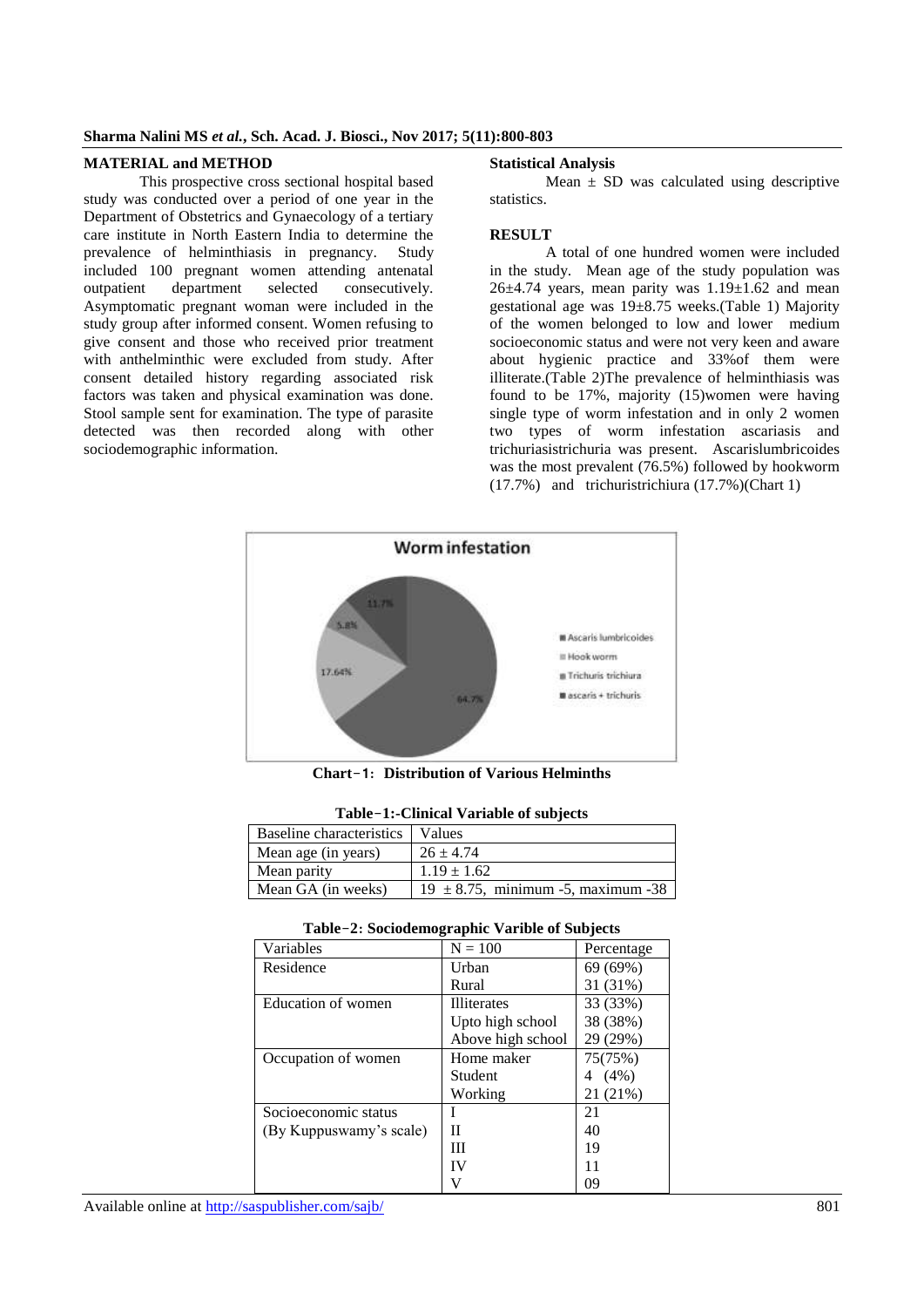## **DISCUSSION**

Soil-transmitted helminthiasis is a significant community health problem, especially in developing countries of both Africa and Asia [7]. This study also demonstrated a high prevalence (17%) of worm infestation among pregnant women in north eastern part of India. Our findings are almost similar (19.65%, 23.6%) to other studies [8,9].Though the prevalence may be underestimated due to small sample size.

In the present study ascariasis is the most prevalent infestation accounting for 76.5% of the infected women. One of the large studies conducted on 1042 pregnant women in highly endemic areas demonstrated overall prevalence rate of 47.22% for hookworm, 82.25% for trichuriasis, 63.92% for ascariasis. Most women in that study had poly parasitic infestation unlike our study [10]. Another study from Nepal also demonstrated ascariasis as the most common infestation [11].

Two studies from western Kenya reported very high prevalence of helminthiasis in pregnant women but the most common infestation was by hook worm [12,13]. Ascariasis is the most common helminthiasis in various studies including present one. About 25% of the world population is infested with ascarislumbricoides.

There are many reasons to explain it. Ascaris ova are also spread by coprophilous animals and can be carried to areas away from defecation sites [14] their eggs resist drying and can survive for long periods in soil. This explains why ascaris infection is more common throughout the world as compare to other helminthiasis. Being coated with mucopolysaccharides ascaris eggs powerfully adheres to different surfaces [15].

In the present study three types of helminthic species are found. It is unlike other studies where mostly one or two types of species were found. This shows differences in the distribution of helminthic species in different geographical areas and the differences in various diagnostic tests [9].

Recently it has also been documented that pregnancy has been associated with an increased prevalence of ascariasis and trichuriasis as compared to non-pregnant women [16]. High Prevalence of geohelminthiasis in pregnant women may be due to the soil eating practice in many developing countries.

WHO and UNICEF [17] recommended deworming in pregnant women in second and third trimester if prevalence rate in the area is >20%. Finding of this study indicates the importance to stress upon the need to rigorously follow the WHO guidelines in pregnant women in highly endemic areas to decrease

the rate of anemia and malnutrition attributed to worm infestation. Inareas where prevalence is lower than <20% routine stool examination can be incorporated in antenatal investigation to detect parasitic infestation and positive cases can be treated. To reduce the prevalence mass awareness about good hygiene practice, higher education level and availability of safe water and sanitation facilities are some long term measures to be followed.

Weakness of our study lies in the fact that it is a hospital based study with a small sample size. To know the exact prevalence in the community further community based studies are urgently required.

## **CONCLUSION**

In this study a high prevalence of helminthic infestation in pregnant women has been observed. And in such a setting in order to decrease the rate of anemia and malnutrition attributed to worm infestation deworming of pregnant women after first trimester can be consider besides health education.

## **REFERENCES**

- 1. Assafa D, Kibru E, Nagesh S, Gebreselassie S, Deribe F, Ali J. Medical parasitology. Ethiopian public health training initiative. 2004.
- 2. Bethony J, Brooker S, Albonico M, Geiger SM, Loukas A, Diemert D, Hotez PJ. Soil-transmitted helminth infections: ascariasis, trichuriasis, and hookworm. The Lancet. 2006 May 12;367(9521):1521-32.
- 3. Brooker S, Hotez PJ, Bundy DAP. Hookwormrelated anaemia among pregnant women: a systematic review. PLoSNegl Trop Dis. 2008;2(9):291.
- 4. Pullan RL, Kabatereine NB, Quinnell RJ &Brooker S. Spatial and genetic epidemiology of hookworm in a rural community inUganda. PLoSNegl Trop Dis 2010: 4:e713.
- 5. Haider BA, Humayun Q, Bhutta ZA. Effects of administration of antihelminthics for soil transmitted helminthes during pregnancy. Cochrane Database Syst Rev. 2009;15(2):CD005547.
- 6. Skolnik R, Ahmed A. Ending the neglect of neglected tropical diseases. 2010
- 7. De Silva NR, Brooker S, Hotez PJ, Montresor A, Engels D, Savioli L. Soil-transmitted helminth infections: updating the global picture. Trends in parasitology. 2003 Dec 31;19(12):547-51.
- 8. Bundy DA, Chan MS, Savioli L. Hookworm infection in pregnancy. Transactions of the Royal Society of Tropical Medicine and Hygiene. 1995 Sep 1;89(5):521-2.
- 9. Ozumba UC, Ozumba NA, Anya S. Helminthiasis in pregnancy in Enugu, Nigeria. Journal of Health science. 2005;51(3):291-3.